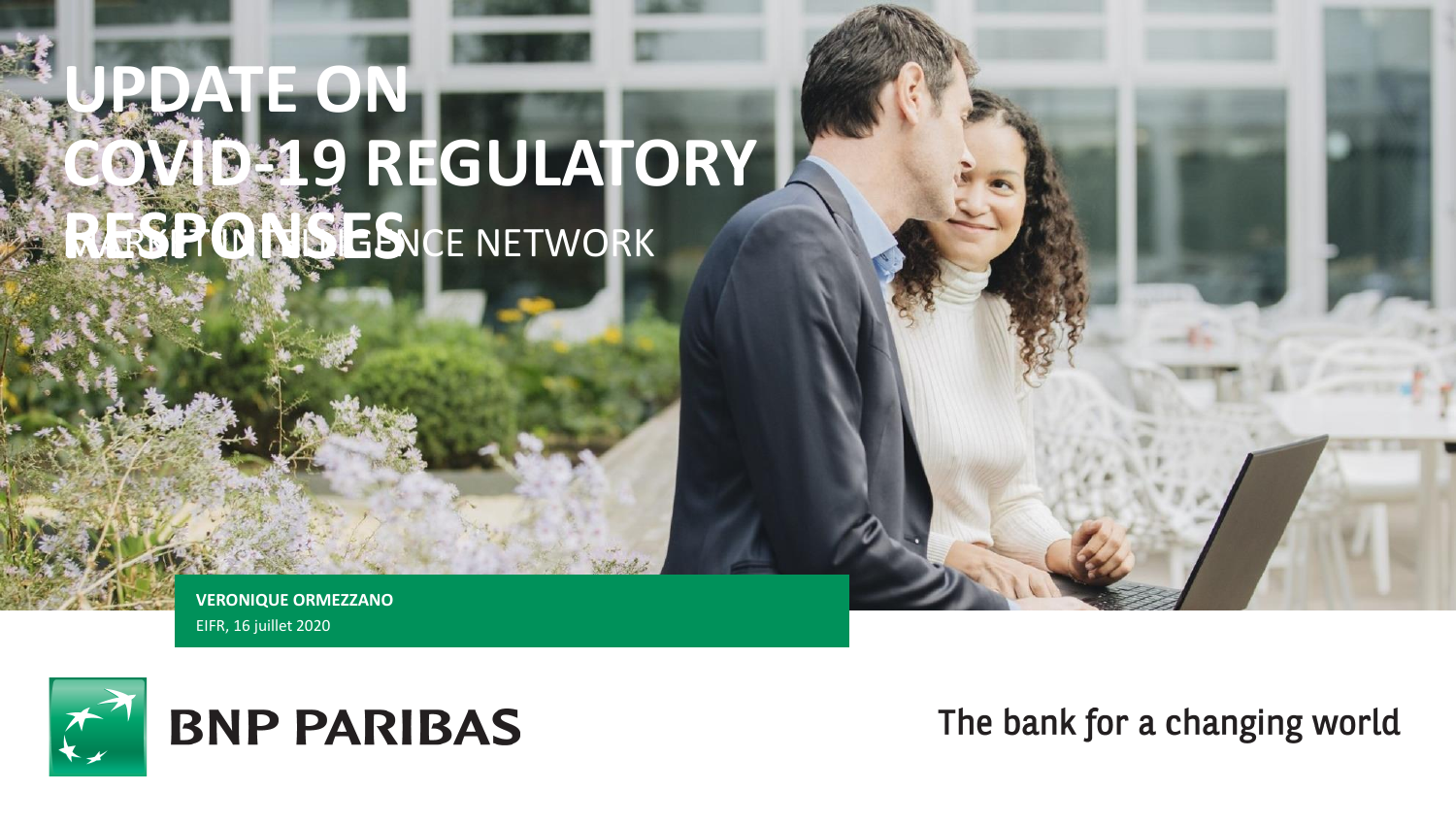### DISCLAIMER

The information contained in the present document does not constitute and should not be construed as specific legal or other professional advice. Figures, estimates and other data contained in this document are provided for general information purpose only and cannot be used for any other purposes. Calculations are done on a best effort basis. This document reflects only its authors' view and does not reflect BNP Paribas opinions. BNP Paribas shall assume no liability for the consequences of the use of any information/forecast described in the present document.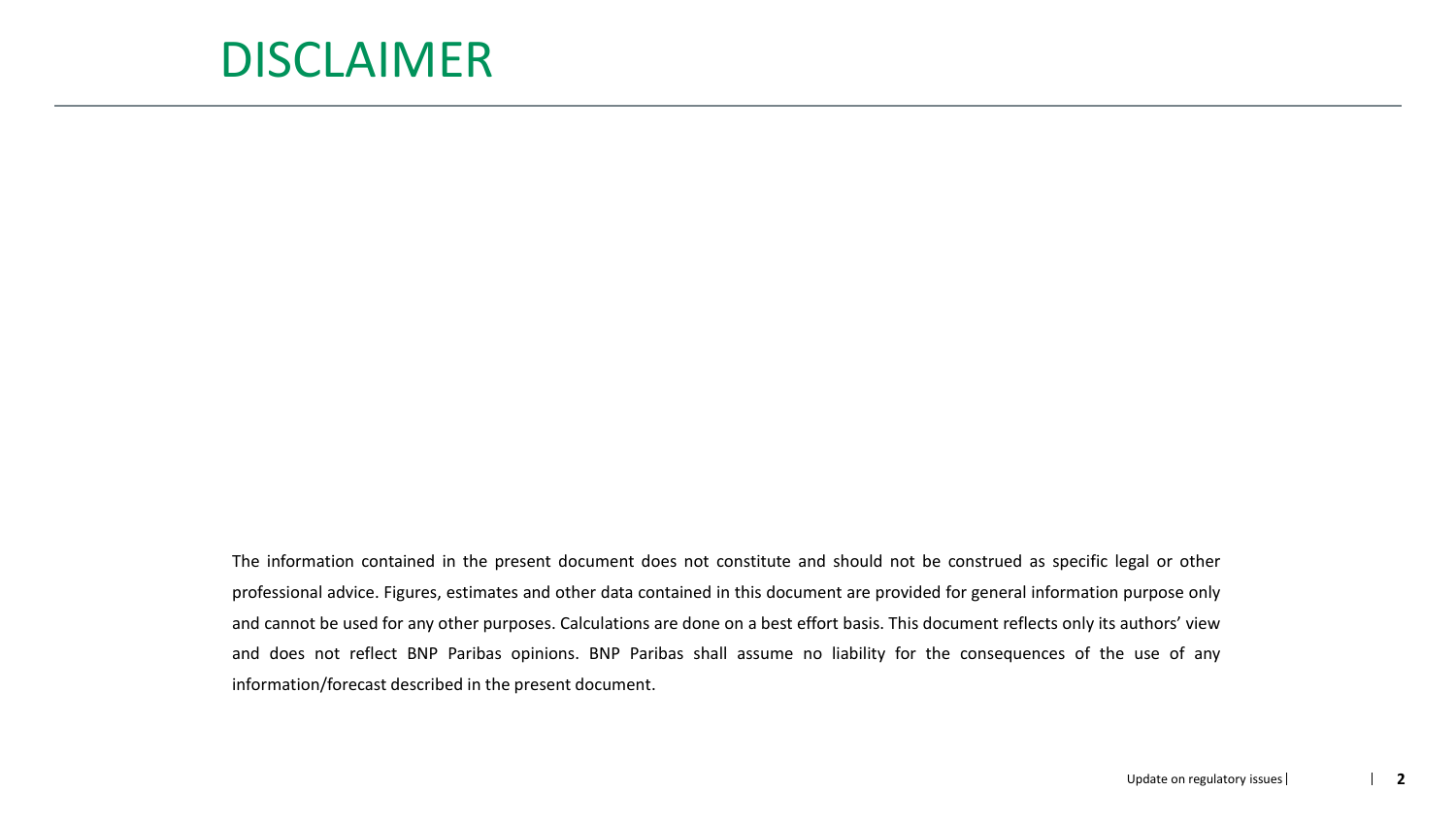## BANKS ENTERED THIS CRISIS IN A POSITION OF

## STRENGTH

### **V. Dombrovskis, May 20th :**

"Our economies also depend on a well-functioning and robust financial system. Unlike the last crisis, banks are not part of the problem but part of the solution – and we need to ensure that this remains the case. »

Long-term developments in euro area banks' Tier 1 capital ratios with contributing factors and CET1 capital ratios

(2008-Q3 2019, percentages, percentage changes and percentage point contributions)



High-quality liquid assets and liquidity ratios of euro area banks since 2008

#### $(Q1 2008-Q1 2020, \in$  billions, percentages)

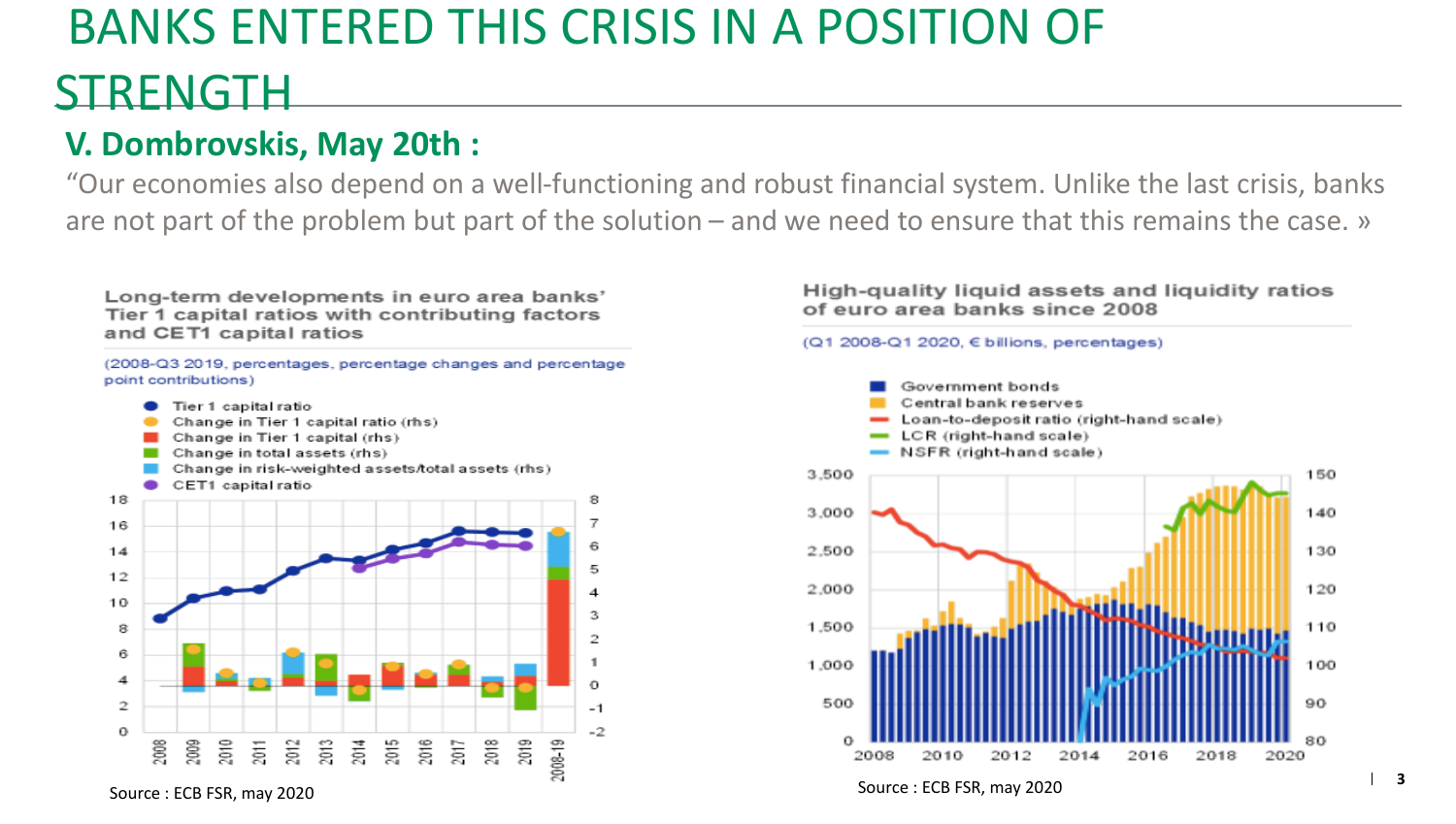## BANKS ARE PART OF THE SOLUTION, HAND IN HAND WITH POLICY MAKERS :

- **From March to May, euro area banks** outstandings to NFCs has increased by 250bn€
- Regulatory and supervisory reliefs provide a capacity of absorbing losses and potential lending, depending on the asset class RW, of 0.6 to 1.3tn€ (EBA)
	- But market stigma and fear of downgrades may limit the use of capital buffers
	- Relief exclusively focused on risk-based capital, not taking into account other dimensions of capital management : leverage, MREL/TLAC, Systemic scores, contributions and taxes
	- Amounts of unlocked lending, exclusively based on CET1 are misleading
	- Need a multi dimensional analysis, and balanced relief across all axis
- "Government loan guarantees could transfer over 30% of losses that materialise to governments, if fully deployed"

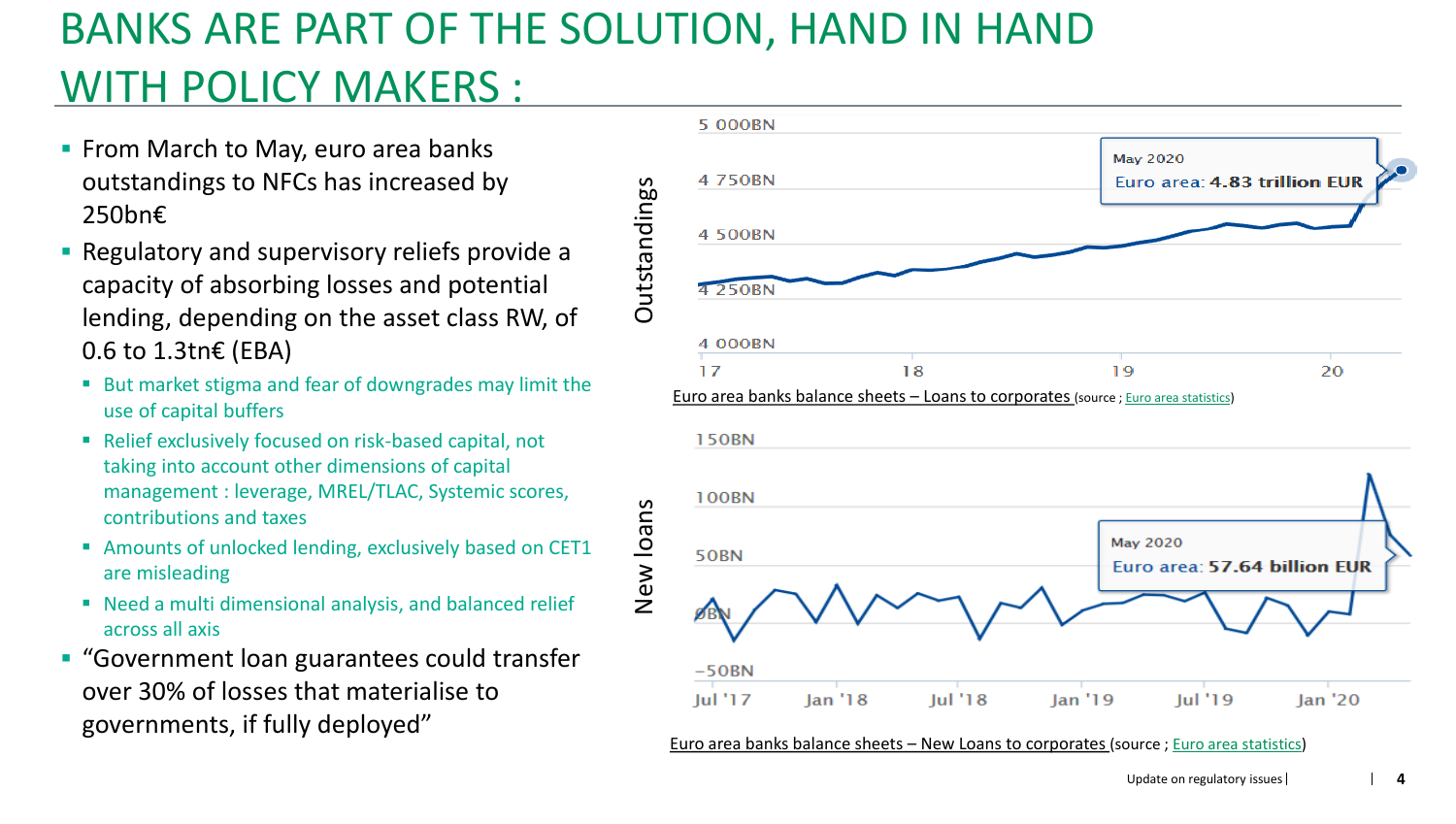## AN INTERNATIONAL COMPARISON

|                                                  |                                            | <b>EUROPE</b>                                                                                                                                      | <b>UNITED STATES</b>                                                                                                                                                                                                                                 | <b>UK</b>                                                                                                                                                                                             |
|--------------------------------------------------|--------------------------------------------|----------------------------------------------------------------------------------------------------------------------------------------------------|------------------------------------------------------------------------------------------------------------------------------------------------------------------------------------------------------------------------------------------------------|-------------------------------------------------------------------------------------------------------------------------------------------------------------------------------------------------------|
| Leverage                                         | <b>State</b><br><b>Guaranteed</b><br>Loans | No exemption from the leverage ratio for state-<br>guaranteed loans                                                                                | Paycheck Protection Program (PPP) totally exempt from the leverage ratio                                                                                                                                                                             | UK Bounce Back Loan scheme and other 100%<br>guaranteed loans <€60,000 exemption from the<br>leverage exposure state-guaranteed loans.                                                                |
|                                                  | <b>Central Bank</b><br><b>Reserves</b>     | <b>Additional Central Banks reserves exempted</b><br>from the leverage ratio as of June 2020 with<br>partial maintenance of the off-setting factor | All Federal Reserve bank deposits exempt from leverage ratio (SLR) immediately<br>Does not apply to the calculation of the G-SIB score                                                                                                               | No exemption from the leverage ratio for central bank<br>reserves specific to COVID - but previous exemptions<br>had already been suggested by the PRA for banks<br>subject to the UK leverage ratio. |
|                                                  | Sovereign<br>securities                    | No exemption from the leverage ratio for<br>sovereign securities                                                                                   | US Treasury securities exempt from leverage ratio (SLR) immediately                                                                                                                                                                                  | No exemption from the leverage ratio for sovereign<br>securities                                                                                                                                      |
| <b>LIQUIDITY</b>                                 | <b>LCR</b>                                 | No LCR neutralisation of the State Guaranteed<br>Loans                                                                                             | Neutralisation of the Paycheck Protection Programme (PPP) in LCR                                                                                                                                                                                     |                                                                                                                                                                                                       |
|                                                  | <b>Central Bank</b><br><b>Eligibility</b>  | <b>High discount rate for State Guaranteed Loans</b><br>(up to 40%)                                                                                | Paycheck Protection Programme (PPP): 0% discount for refinancing in Central Bank                                                                                                                                                                     | BOE don't publish haircuts on loan collateral but from<br>recent discussions they range from 20-50%.                                                                                                  |
|                                                  |                                            | Asset Backed Commercial Paper: only eligible if<br>AAA/AA/A and with high discount rates                                                           | Term Asset-Backed Securities Loan Facility: This facility supports the market for<br>asset-backed securities (inc. ABCP)                                                                                                                             |                                                                                                                                                                                                       |
| <b>MARKET RISK</b>                               | cyclical effects<br>on market risk         | VaR multiplyer : Flexibility given to supervisors<br>Removal of pro- to exempt losses not due to model deficiencies                                | Authorization to apply the multiplication factor that applied as at December 31,<br>2019 to determine VaR and Stress VaR-based capital requirements for market risk<br>until September 30, 2020, due to the impact of COVID-19 on financial markets. | Temporarily allow firms to offset increases due to new<br>exceptions through a commensurate reduction in risks-<br>not-in-VAR capital requirements.                                                   |
|                                                  |                                            | Assymmetry of treatment of xVA hedges not<br>addressed                                                                                             | CVA market hedges are excluded from the scope of calculation of market risk.                                                                                                                                                                         |                                                                                                                                                                                                       |
| <b>PUBLIC</b><br><b>SUPPORT</b><br><b>SCHEME</b> | Supporting<br>bank financing<br>capacity   | Lack of a government-supported European<br>securitisation scheme                                                                                   | Main Street Lending Program: FED program with input from Treasury, allowing the<br>purchase of business loans to support small and mid-size businesses                                                                                               | Lack of a government-supported securitisation scheme                                                                                                                                                  |
| <b>Capital/MREL</b>                              | Capital/MREL<br>requirements               | Buffers usability with MDA flexibility limited to<br><b>CC<sub>VB</sub></b><br>No recalibration of MREL                                            | MDA rules relaxed / No Pillar 2<br>No MREL (only the TLAC, which also applies to European banks)                                                                                                                                                     | All Pillar 2A requirements are set as a nominal amount,<br>instead of a percentage of total RWA                                                                                                       |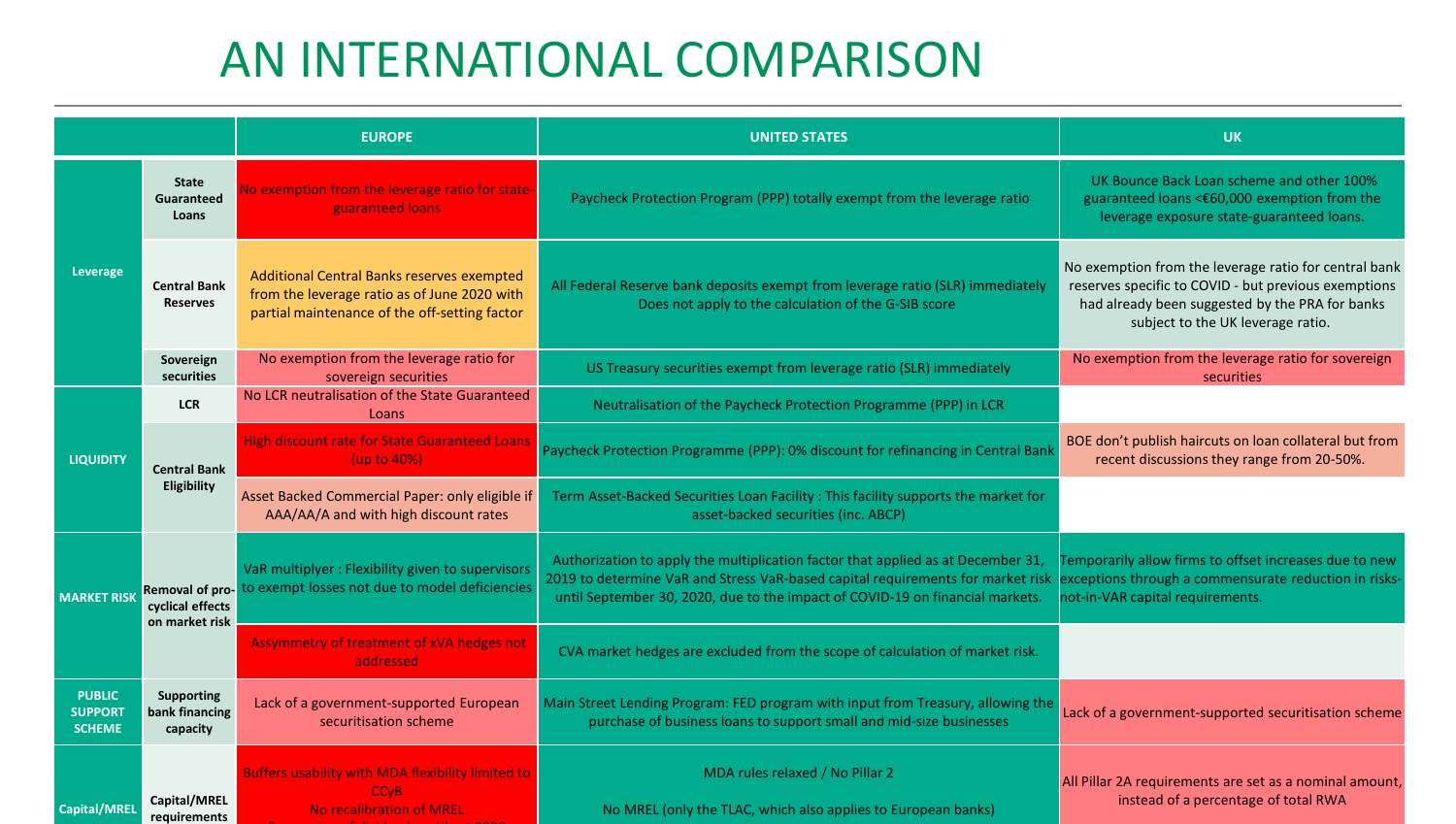## WHAT'S NEXT?

### **1. Make urgent measures work**

- **Regulatory uncertainty**
	- o Moratoria (UK, third countries, syndicated loans ?)
- o Activation of quick fix measures (CB deposits exemption, software,…)

#### • **Fragmentation**

- Various forms of public guarantees in each MS
- o Various levels of eligibility for Credit Risk Mitigation in CRR
- o Various/high haircuts in ECB collateral policy

### **2. Prepare for next challenges**

- **Equity/quasi-equity injections**
- o From liquidity to solvency
- **Revive Capital Market Union**
- o Market making is key
- Securitization more needed than ever

#### • **Revisit the NPL Action Plan**

- o Designed in a different context
- o Not realistic in the post-Covid world
- o Banks' socially responsible workout practices should be preferred, rather than accelerated provisioning as an incentive to sell

#### **3. Toward the new normal**

- Finance the **recovery:**  Green, manufacturing relocalisation?, social infrastructure,…
- Ensure banks remains / **become investible again :** flexibility on dividends, MREL, SRF contributions…)
- Address **fragmentation** and progress in **integration** to ensure efficient transmission of monetary policy and sovereign debt resilience